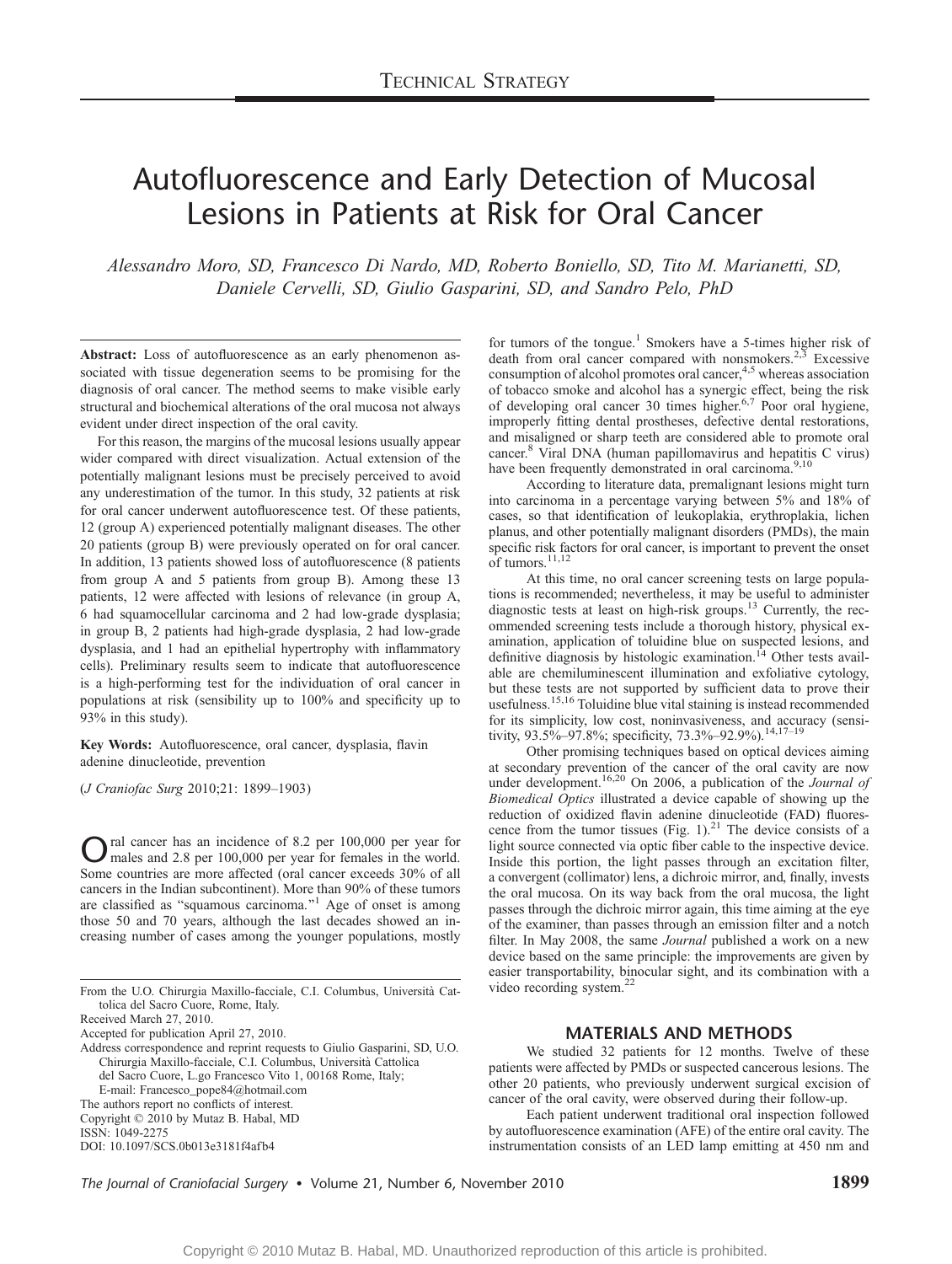

FIGURE 1. Original device for the detection of the oxidized FAD autofluorescence. Dotted arrow indicates light emitted from the light source (peak at 450 nm). Continuous arrow indicates light emitted from the oxidized FAD (peak at 515 nm). CL indicates collimator lens; DM, dichroic mirror; EM, emission filter; EX, excitation filter; LGC, liquid glass cable; LS, light source; NF, notch filter; OM, oral mucosa; OP, operator.

pass-band filters (peak at 515 nm; transmittance range, 470-610; compatible with the autofluorescence examination).

Patients positive for AFE underwent biopsy and histologic examination of the sampled lesion. Biopsies were performed, taking into consideration the margins of the lesion as indicated by the hypofluorescence halos rather than those evident at direct inspection.

Patients negative to the AFE were listed to be controlled every 3 months (group A) or continued normal postsurgery followup (group B). Pictures were acquired with Nikon D70 camera (Nikon Corp, Shinjuku, Japan) equipped with Nikkor AF Micro 60-mm lens and a pass-band filter.

#### RESULTS

Of the 12 patients belonging to group A, 8 were AFEpositive. Lesions of all 8 patients were considered histologically relevant and thus true positives. More precisely, 6 lesions were classified as squamous cell carcinoma of the oral cavity and 2 lesions were classified as low-grade dysplasia. Of the 20 patients belonging to group B, 5 patients were AFE positive. Lesions of 4 of these 5 patients were considered histologically relevant and true positives. In particular, 2 patients had low-grade dysplasia and 2 patients had high-grade dysplasia. The lesion of the patient considered false positive was affected by epithelial hyperplasia with inflammatory reaction (Table 1).

It was not possible to calculate sensitivity and specificity because of the impossibility to define the false negatives. However, we made the following observations:

- & Among AFE-negative patients, no one developed new tumors during the study.
- & Of the 12 true AFE-positive patients, only 9 were positive at the clinical inspection of the oral cavity.
- The clinical inspection of the oral cavity underestimated the actual margins of the lesion in 6 (66.6% of the cases) of 9 patients.

|  |  | <b>TABLE 2.</b> Results (Group A + Group B) |  |  |
|--|--|---------------------------------------------|--|--|
|--|--|---------------------------------------------|--|--|

|                             | Pathology $+$    | Pathology $-$                                                        |          |  |
|-----------------------------|------------------|----------------------------------------------------------------------|----------|--|
| 12 true positive<br>$AFE +$ |                  | 1 false positive                                                     | 13       |  |
| $AFE =$                     | 0 false negative | 19 true negative                                                     | 19       |  |
|                             | 12               | 20                                                                   | Total 32 |  |
|                             |                  | Sensitivity, 100%; specificity, 95%; positive predictive value, 92%; |          |  |

negative predictive value, 100%.

- & No AFE-negative patient showed any indication for biopsy.
- Seven patients were investigated with toluidine blue vital staining. All the toluidine blue-positive patients were AFE positive as well.
- Of 5 true-positive patients, only 3 were also positive to toluidine  $blue.$ <sup>23</sup>

If we were to consider true negatives, all patients who never had a clinically visible relapse and showed no signs of relapse/new lesions at the instrumental examinations during follow-up, we would obtain a sensitivity of 100%, a specificity of 93%, a predictive value of positive test of 92%, and a predictive value of negative test of 100% (Table 2).

The healthy mucosa emits a weak green fluorescence (Fig. 2). In Figure 3, we compare various lesions as they seem to direct visualization and autofluorescence examination.

During our experience, interesting facts emerged. Autofluorescence results may be adversely affected by the consumption of licorice or coffee. A simple oral rinse with water and/or mouthwash can avoid false-positive detections (Fig. 4).

Hyperkeratosis of oral lesions shows an increase in autofluorescence (Fig. 5). $^{24}$  In such cases, it is possible to see hypofluorescence halos around the main lesion. To demonstrate the superiority of the autofluorescence examination is beyond the scope of this study. If we compare the AFE performance with the results obtained from standard inspection of the oral cavity, we observe that there is no significant difference in the number of lesions diagnosed by the 2 methods (2-tailed Fisher exact test,  $P = 0.2174$ ). This is probably because our sample population was too restricted. Further studies on larger samples of population may find statistically significant differences. However, if we take as reference the ability to discriminate real margins of the lesion, the mere inspection is less effective than AFE (2-tailed Fisher exact test,  $P = 0.0090$ ; Table 3).

## **DISCUSSION**

Identification of the high-risk population and early treatment are perhaps 2 effective ways to control oral cancer.

Knowledge of risk factors allows us to identify the population who should undergo a screening test. Currently, the most common and recommended method for screening is physical examination, vital staining with toluidine blue, and, if positive, incisional

TABLE 1. Results: 8 of 12 Patients From Group A and 5 of 20 Patients From Group B Were AFE Positive

| <b>Group A: Patients With PMD</b> |                                                         | Group B: Patients in Postsurgical Follow-Up |                                                  |  |
|-----------------------------------|---------------------------------------------------------|---------------------------------------------|--------------------------------------------------|--|
| 8 true positive                   | 6 oral squamous cell carcinoma<br>2 low-grade dysplasia | 4 true positive                             | 2 high-grade dysplasia<br>2 low-grade dysplasia  |  |
| 0 false-positive                  | No lesions observed at the histologic examination       | 1 false positive                            | Epithelial hyperplasia and inflammatory reaction |  |

**1900**  $\degree$  2010 Mutaz B. Habal, MD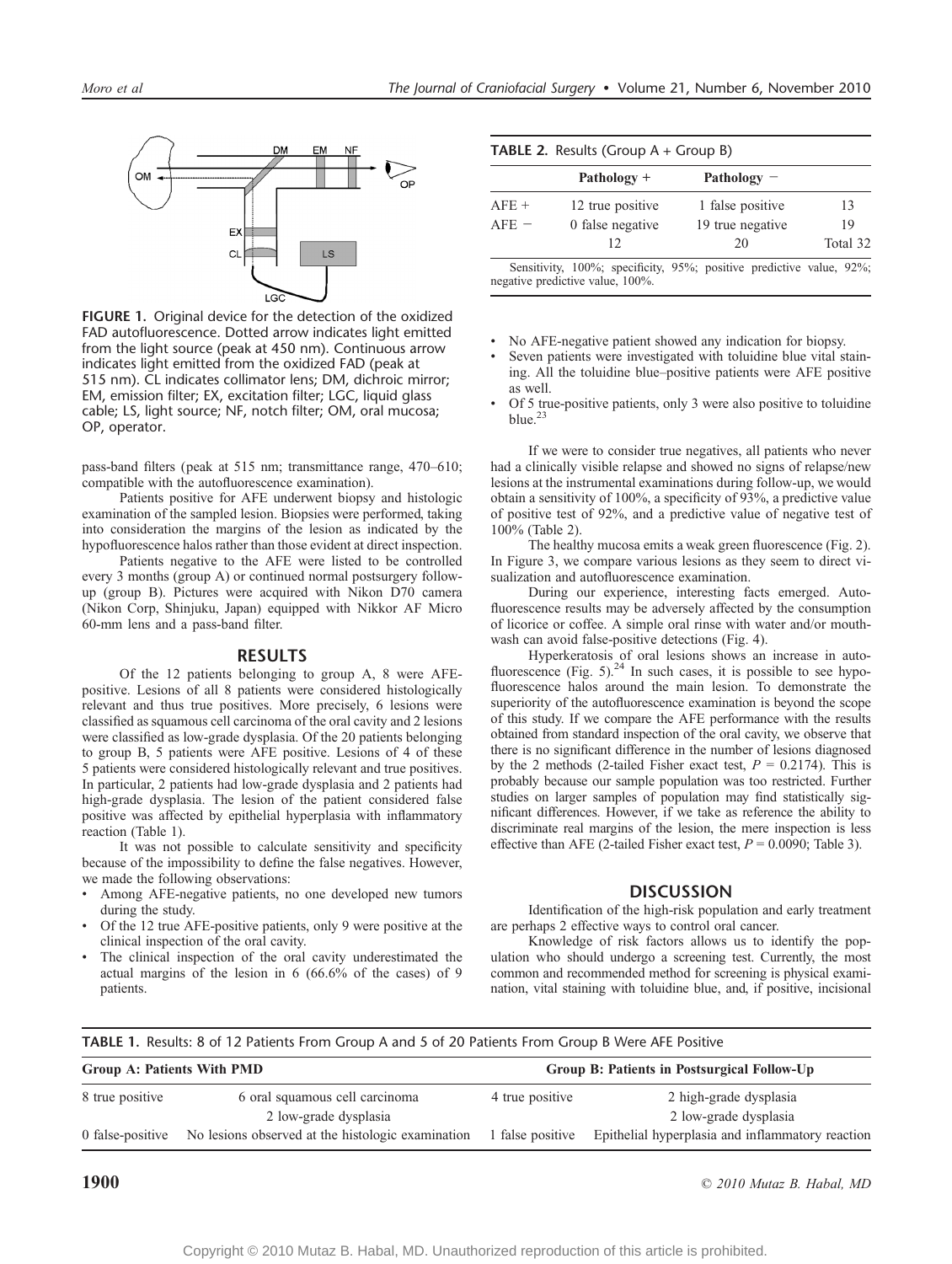

FIGURE 2. Healthy oral mucosa as seen during autofluorescence examination: gingiva (A, B); tongue (C, D); buccal mucosa (E); hard palate (F); and floor of the mouth (G).

or excisional biopsy for definitive diagnosis in patients experiencing PMDs of the oral cavity. Any oral lesion that does not spontaneously regress or does not respond to the usual therapeutic measures after



FIGURE 3. Hypofluorescence halos in patients affected with low-grade dysplasia. A, Patient affected with oral lichen planus. B, Same patient showing hypofluorescence of the buccal mucosa (arrows). C, Patient who previously underwent biopsy for leukoplakia: mucosa of the left cheek. D, Intralesional hypofluorescence halo on apparently healthy mucosa (arrows).



FIGURE 4. False-positive autofluorescence examination in a patient who consumed licorice 60 minutes before undergoing the test.

a period of 2 weeks should be considered potentially malignant; histologic examination is always recommended in these cases.

Because the early detection depends very much on the awareness and experience of the examiner, it may be a useful objective method, with low costs, high sensitivity, which reduces the gap of uncertainty related to the operator and allows, where possible, to highlight early degenerating epithelium with high accuracy.

Although direct visualization of the oral cavity allows recognizing only a small fraction of the spectral characteristics that differentiate healthy and cancerous lesions, optical methods based on tissue autofluorescence have improved our ability to detect early cancerous lesions in tissues such as lung, uterine cervix, and oral cavity. $25-30$ 

The fluorophore of our interest is FAD, which, in its oxidized form, emits a light of 515 nm wavelength (green) if enlightened with a light of 450 nm wavelength (blue violet). $31$ 



FIGURE 5. Hypofluorescence in a patient with hyperkeratotic lesion of the tongue and the floor of the mouth.

 $\degree$  2010 Mutaz B. Habal, MD 1901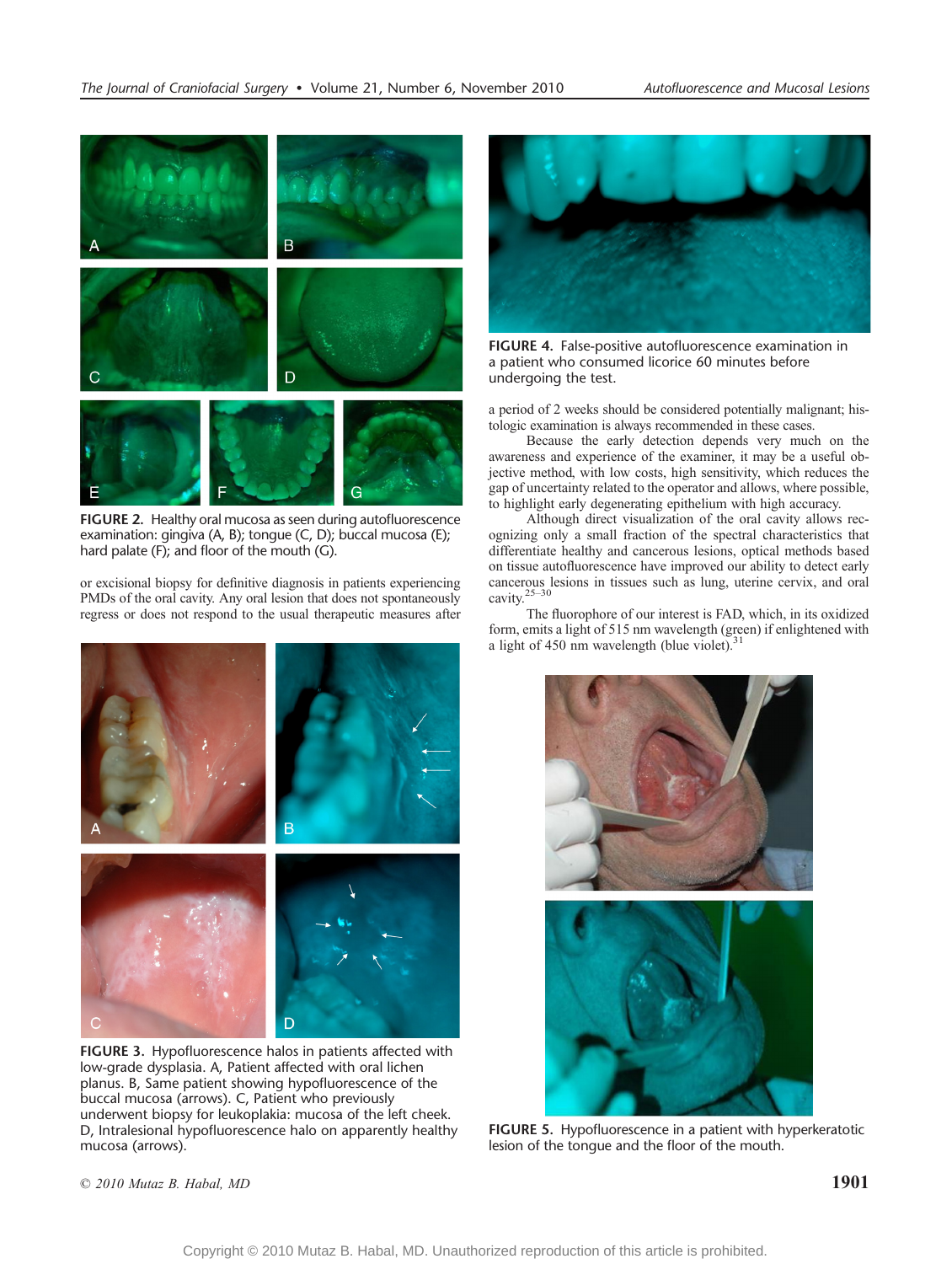| <b>TABLE 3.</b> $2 \times 2$ Contingency Table |    |   |            |   |                  |  |
|------------------------------------------------|----|---|------------|---|------------------|--|
| Diagnosis $Test + Test - Margins$              |    |   |            |   | Free Infiltrated |  |
| AFE                                            | 12 |   | AFE.       |   |                  |  |
| Inspection                                     | 9  | 3 | Inspection | 3 |                  |  |

Left column compares the ability to detect a lesion between AFE and standard inspection of the oral cavity. Two-tailed Fisher exact test,  $P = 0.2174$ (difference not statistically significant).

Right column compares the ability to identify the actual margins of the lesion of the 2 methods. Two-tailed Fisher exact test,  $P = 0.0090$  (statistically significant).

In the tumor tissue, there is loss of fluorescence of the oxidized FAD irradiated with blue violet light. The cause of this phenomenon is not known with certainty, but this probably lies in a combination of several phenomena. The tumors are generally associated with angiogenesis, which could lead to an increase in the absorption of exciting light (hemoglobin strongly absorbs light at 420 nm). Also, disarrangement of the extracellular matrix and thickening of the epithelium after tumor growth seem to reduce the signal.<sup>32</sup>

In this study, we analyzed autofluorescence of the oral cavity on 32 patients who were selected because of their high risk of developing oral cancer. All of the 12 patients in group A (affected with at least 1 PMD) also had 1 or more of the following risk factors for oral cancer:

- 1. History of tobacco smoking
- 2. History of alcohol drinking
- 3. Chronic traumatism of the oral cavity mucosa

The 20 patients of the follow-up group (group B) were considered at risk because of their previous oral cancer, which is a renowned risk factor for oral cancer itself.<sup>33,34</sup>

The results of this study seem not realistic. In fact, sensitivity and specificity of autofluorescence examination were found to be both very high. However, it should be considered that the study was conducted on a selected population of patients at risk, with precancerous conditions, cancerous lesions, or in postsurgery follow-up for cancer of the oral cavity. The reason for such favorable results in the sensibility and sensitivity of this method should be kept in mind. Moreover, multiple focal areas of dysplasia in the oral cavity are not uncommon, especially in those patients with bad habits.<sup>3</sup>

Patients with low-grade dysplasia were considered true positives in this study because of the impossibility of determining whether a lesion considered low-grade dysplasia at the pathologic investigation has an evolutionary nature or not. It is known that some of the cells observed in tissues with dysplasia have such genomic aberrations that are inevitably destined to an increasing chromosomal instability.<sup>35</sup>

It is of great importance to identify lesions in the preclinical or early stage. Indeed, prognosis is heavily influenced by stage at diagnosis. However, 68% of cases are diagnosed in stage III-IV, when invasive treatments are needed, and prognosis is particularly poor.<sup>33</sup>

### **CONCLUSIONS**

Our study aims to demonstrate the validity of the autofluorescence examination as a method for easy and low-cost screening for oral cancer in high-risk patients. Autofluorescence not only proved itself capable of identifying lesions that were impossible to see during clinical evaluation but also allowed us to identify early stage cancer. Moreover, the limits of the lesion examined by means of autofluorescence were often wider than those showed at clinical examination.

#### **REFERENCES**

- 1. Parkin DM, Bray F, Ferlay J, et al. Global cancer statistics, 2002. CA Cancer J Clin 2005;55:74-108
- 2. US Department of Health and Human Services. The health consequences of smoking: cancer. Rockville, MD: US Department of Health and Human Services, Public Health Service, Office of Smoking and Health, 1982. DHHS Publication No. (PHS) 82-50179
- 3. US Department of Health and Human Services. Reducing the health consequences of smoking: 25 years of progress. A report of the Surgeon General. Atlanta, GA: US Department of Health and Human Services, Public Health Service, Centers for Disease Control, National Center for Chronic Disease Prevention and Health Promotion, Office on Smoking and Health, 1989. DHHS Publication No. (CDC) 89-8411
- 4. Ng SKC, Kabat GC, Wynder EL. Oral cavity cancer in non-users of tobacco. J Natl Cancer Inst 1993;85:743-745
- 5. Merletti F, Boffetta P, Ciccone G, et al. Role of tobacco and alcoholic beverages in the etiology of cancer of the oral cavity/oropharynx in Torino, Italy. Cancer Res 1989;49:4919-4924
- 6. Blot WJ, McLaughlin JK, Winn DM, et al. Smoking and drinking in relation to oral and pharyngeal cancer. Cancer Res 1988;48: 3282-3287
- 7. Franceschi S, Talamini R, Barra S, et al. Smoking and drinking in relation to cancers of the oral cavity, pharynx, larynx, and esophagus in northern Italy. Cancer Res 1990;50:6502-6507
- 8. Gorsky M, Silverman S Jr. Denture wearing and oral cancer. J Prosthet Dent 1984;52:164-170
- 9. Badaracco G, Venuti A, Morello R, et al. Human papillomavirus in head and neck carcinomas: prevalence, physical status and relationship with clinical/pathological parameters. Anticancer Res 2000:20:1301-1305
- 10. Nagao Y, Sata M. Hepatitis C virus and lichen planus. J Gastroenterol Hepatol 2004;19:1101-1113
- 11. van der Waal I. Potentially malignant disorders of the oral and oropharyingeal mucosa; terminology, classification and present concepts of management. Oral Oncol 2009;45:317-323
- 12. Lumerman H, Freedman P, Kerpel S. Oral epithelial dysplasia and the development of invasive squamous cell carcinoma. Oral Surg Oral Med Oral Pathol 1995;79:321-329
- 13. Kujan O, Glenny AM, Oliver R, et al. Screening programmes for the early detection and prevention of oral cancer. Cochrane Database Syst Rev 2006;3:CD004150
- 14. Silverman S Jr. Clinical diagnosis and early detection of oral cancer. Oral Maxillofac Surg Clin North Am 1993;5:199-205
- 15. Poate TW, Buchanan JA, Hodgson TA, et al. An audit of the efficacy of the oral brush biopsy technique in a specialist oral medicine unit. Oral Oncol 2004;40:829-834
- 16. Huber MA, Bsoul SA, Terezhalmy GT. Acetic acid wash and chemiluminescent illumination as an adjunct to conventional oral soft tissue examination for the detection of dysplasia: a pilot study. Quintessence Int 2004;35:378-384
- 17. Rosenberg D, Cretin S. Use of meta-analysis to evaluate tolonium chloride in oral cancer screening. Oral Surg Oral Med Oral Pathol 1989;67:621-627
- 18. Zhang L, Williams M, Poh CF, et al. Toluidine blue staining identifies high-risk primary oral premalignant lesions with poor outcome. Cancer Res 2005;65:8017-8021
- 19. Westra WH, Sidransky D. Fluorescence visualization in oral neoplasia: shedding light on an old problem. Commentary on Poh et al. Clin Cancer Res 2006:12:6594-6597
- 20. Poh CF, Zhang L, Anderson DW, et al. Fluorescence visualization detection of field alterations in margins of oral cancer patients. Clin Cancer Res 2006;12:6716-6722
- 21. Lane PM, Gilhuly T, Whitehead P, et al. Simple device for the direct visualization of oral-cavity tissue fluorescence. J Biomed Opt 2006;11:024006

**1902**  $\degree$  2010 Mutaz B. Habal, MD